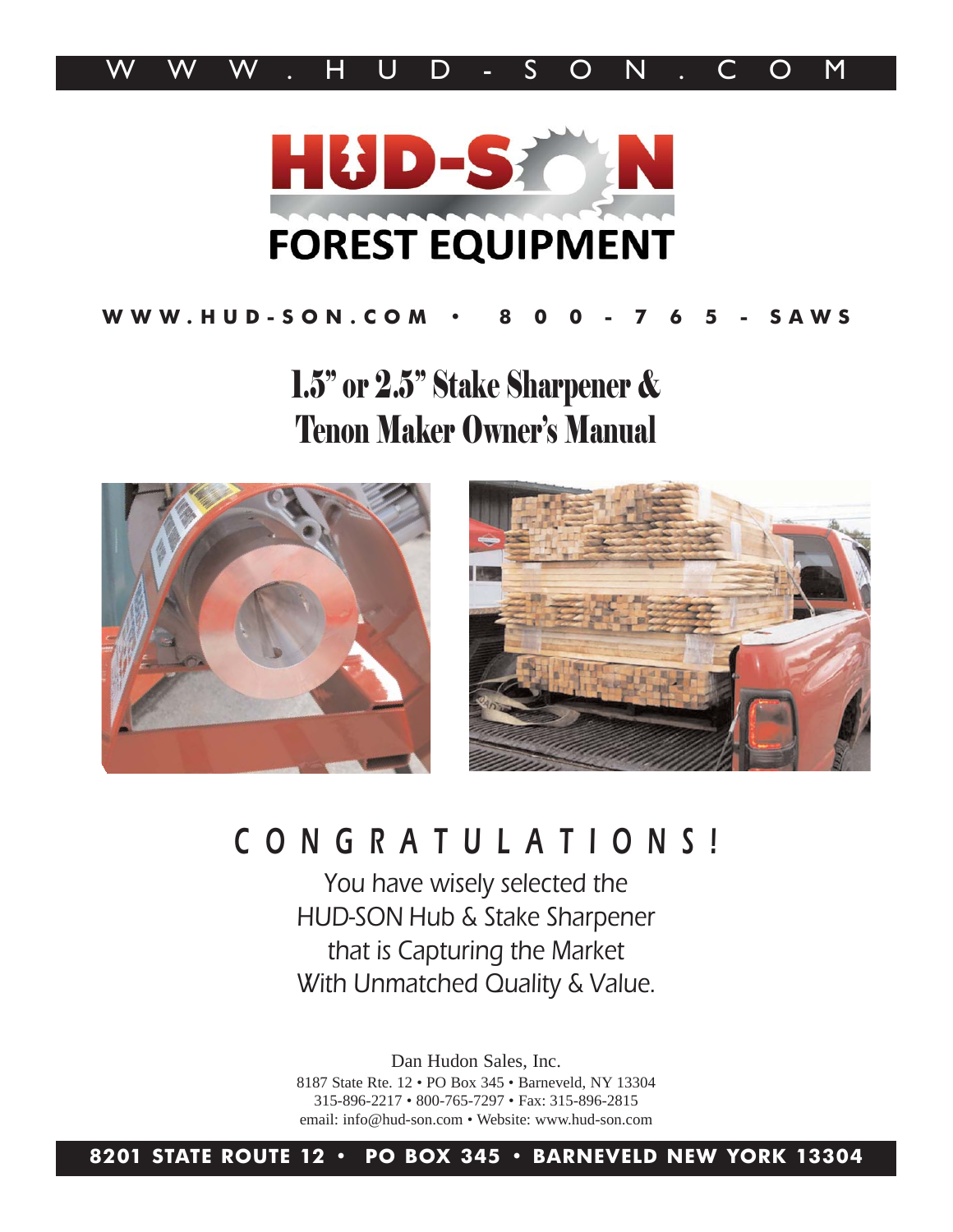# WWW. H U D - SON . COM

### CAUTION! KEEP HANDS AND FINGERS AWAY FROM HUB BLADES!

Electric sharpener should be kept in a dry work area and away from rain.

Gas Sharpener should not be used indoors. Operating this unit indoors may result in carbon

CAUTION - Be EXTRA careful around these areas, unsafe practices may cause personnel injury or damage.

DANGER - Be careful around any rotating parts, they may cause personnel injury or damage.

DANGER - Be sure to be very cautious and alert, these areas may cause personnel injury or damage.

CAUTION - Operating equipment without guards may cause personnel injury or damage.

BLADE LUBE TANK - be sure to use the correct lubrication, if incorrect lube is used it may cause personnel injury or damage.

NOTICE - Please remember to send in warranty card and information.

CAUTION - All debris needs to be removed from machine before transporting, failure to so may cause personnel injury or damage.

CAUTION FIRE HAZARD - Keep all sawdust away from motor.

dioxide poisoning. Ear and eye protection should be used at all times.

Safety guards should not be removed from the unit for any reason.

For optimal efficiency and safety, please keep work area clear of debris.



CAUTION - BEFORE, DURING AND AFTER OPERATION

Check the engine compartment for sawdust and wood trash build up in and around the engine compartment and the exhaust area to prevent any possible fires from starting due to excessive build up. Always clean the sawdust out from under the machine after shut down and be sure there is no sawdust build up near or around the muffler area.

#### GETTING STARTED

Insert each of the four legs into the brackets and tighten down with the T-Handle on each bracket. Legs should be positioned so that they spread further apart as they near the floor. If setting the unit up permanently, it is possible to use the pre-drilled hole in the foot of the unit to secure the sharpener for even more stability. When you initially set up your sharpener for use you must be sure the rolling table is level. This prevents the unit from teetering or vibrating when in use. Decide which side of the stake you would like to sharpen and line it up so that the center of the stake will roll into the hub opening. DO NOT PUT HANDS OR FINGERS INTO THE HUB OPENING.

**KEEP SAWDUST AWAY FROM MOTOR**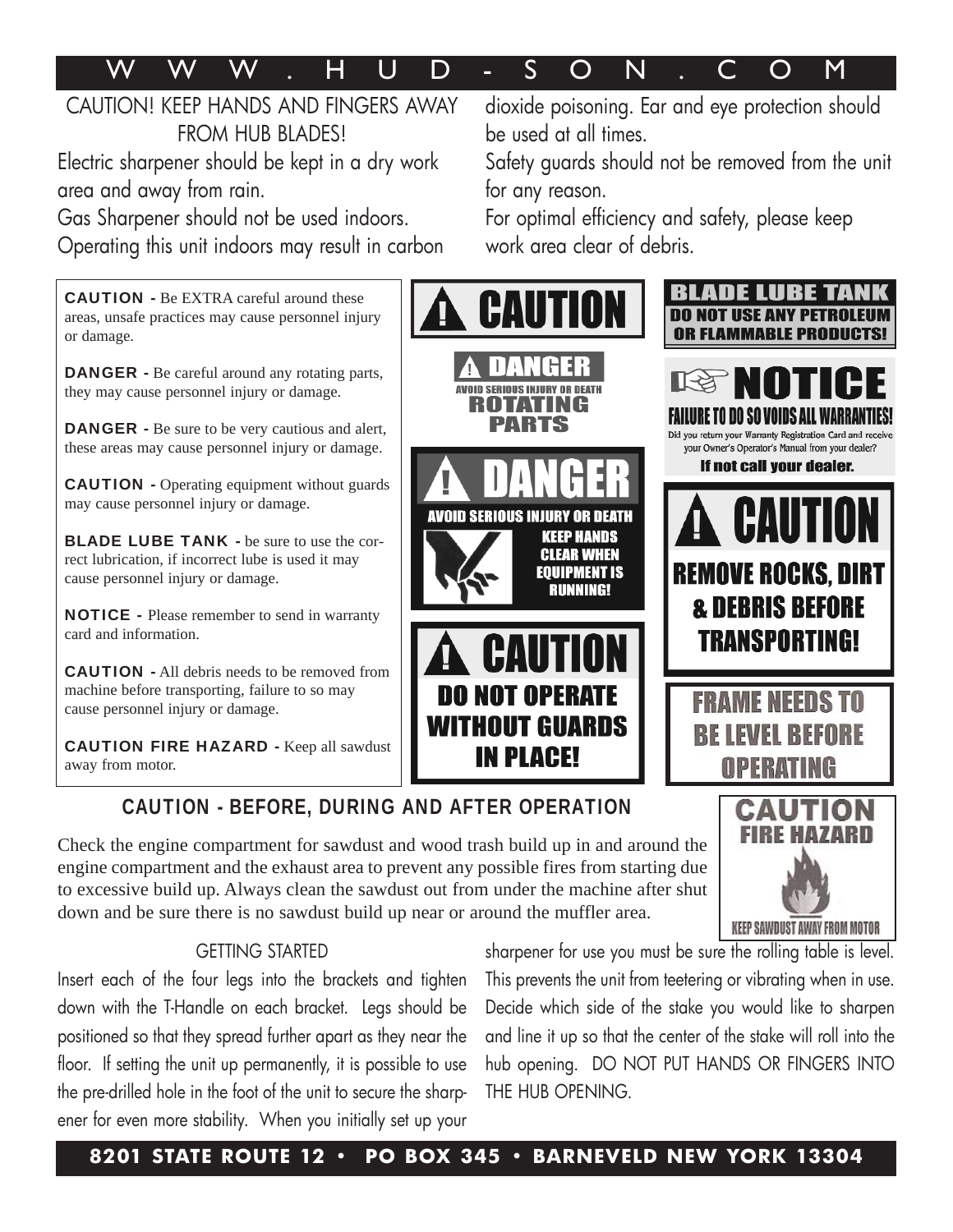# WWW. H U D - SON . COM

#### STAKE SHARPENER WARRANTY

All products manufactured by Hud-Son are warranted free of Manufacturer's defects for a period of twelve (12) months from the point of shipment.

Outsourced components will be warranted by the respective manufacturers for a period equal to the warranty in place at time of shipping, as indicated below.

| Frame, Bed & Legs      | One (1) Year  | Contact Hud-Son Fo        |
|------------------------|---------------|---------------------------|
| Gasoline Engine        | Two (2) Years | <b>Check Yellow Pages</b> |
|                        |               | Briggs & Stratton Se      |
| <b>Electric Motors</b> | One (1) Year  | Call Hud-Son Forest       |
| <b>Blades</b>          | NO WARRANTY   | Read Manual               |
|                        |               |                           |

Warranty claims will be registered with the Manufacturer or Distributor and defective parts will returned to the Manufacturer at the owner's expense. The Manufacturer will assume cost of shipping (within the continental United States) one way in regards to any warranty claim.

Any such warranty repairs that are done in the field will be handled as follows:

Customer will call company and acknowledge problem.

If the problem can be solved in the field, new parts will be shipped and invoiced, credit will be given upon return of damaged parts.

Parts to be replaced must be returned at owner's expense within thirty (30) days or owner will be responsible for payment of replacement parts.

orest Equipment for nearest rvicing Dealer Equipment

If problem is deemed too severe to be fixed in the field by customer, the customer must bring the unit, at their own expense, to the nearest Hud-Son Dealer for repair. If Dealer is not qualified for the repair job, the equipment must be returned to manufacturing company at the customer's expense.

If problem is deemed not to be a warranty problem, an invoice will follow for the parts that were replaced, as well as an invoice for any time spent on the unit by Hud-Son Forest Equipment Staff or Dealer Staff.

Any modification to the unit that is accomplished by personnel other than HUD-SON Forest Equipment direct employees voids this warranty.

#### **DISPUTES**

**All disputes, claims and causes of action arising out of the delivery, use, or warranty claims for personal injury and or property damage must:**

1. Claimant must provide a written notice of the claim or dispute to the company (at the address below) at least 30 days after the claim arose prior to commencement of any action;

2. Company has 60 days to make a decision on the claim and will provide a written response to claimant;

3. No action may be commenced until after the company has provided its decision on the claim;

4. All claims against the company for any cause related to delivery,

design defects, repairs, use of the equipment or warranty shall be filed in Supreme Court, Oneida County, State of New York. The parties may file for Arbitration in Oneida County New York after consent by both parties.

5. Construction and interpretation of this agreement and any and all claims shall be subject to the Laws of the State of New York.

6: The address for submission of claims is:

Hud-Son Forest Equipment PO Box 345 8201 State Route 12 Barneveld, NY 13304

7. Notices under this agreement must be in writing and sent by certified or registered mail;

#### **8201 STATE ROUTE 12 • PO BOX 345 • BARNEVELD NEW YORK 13304**